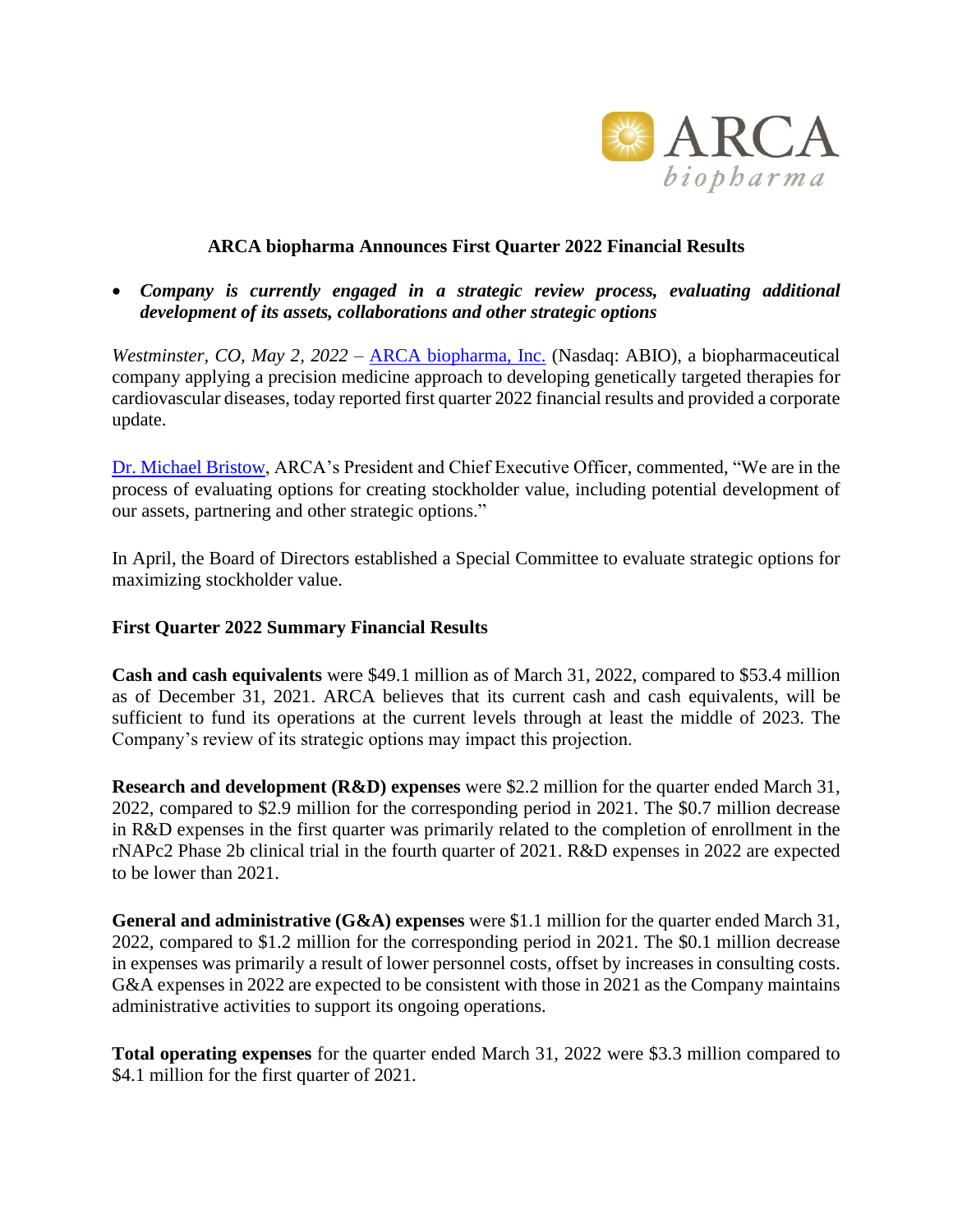**Net loss** for the quarter ended March 31, 2022 was \$3.3 million, or \$0.23 per basic and diluted share, compared to \$4.1 million, or \$0.33 per basic and diluted share in the first quarter of 2021.

### **About ARCA biopharma**

ARCA biopharma is dedicated to developing genetically and other targeted therapies for cardiovascular diseases through a precision medicine approach to drug development. At present, ARCA is evaluating options for development of its assets, including partnering and other strategic options. For more information, please visit [www.arcabio.com](http://www.arcabio.com/) or follow the Company on [LinkedIn.](http://www.linkedin.com/company/arca-biopharma-inc./)

## **Safe Harbor Statement**

*This press release contains "forward-looking statements" for purposes of the safe harbor provided by the Private Securities Litigation Reform Act of 1995. These statements include, but are not limited to, statements regarding potential future development plans for Gencaro and rNAPc2, if any, the Company's review of strategic options. Such statements are based on management's current expectations and involve risks and uncertainties. Actual results and performance could differ materially from those projected in the forward-looking statements as a result of many factors, including, without limitation, the risks and uncertainties associated with: ARCA's financial resources and whether they will be sufficient to meet its business objectives and operational requirements; ARCA may not be able to raise sufficient capital on acceptable terms, or at all, to continue development of rNAPc2 or Gencaro or to otherwise continue operations in the future; results of earlier clinical trials may not be confirmed in future clinical trials; the protection and market exclusivity provided by ARCA's intellectual property; risks related to the drug discovery and the regulatory approval processes; the Company's ability to complete a strategic transaction, and, the impact of competitive products and technological changes. These and other factors are identified and described in more detail in ARCA's filings with the Securities and Exchange Commission, including without limitation ARCA's annual report on Form 10-K for the year ended December 31, 2021, and subsequent filings. ARCA disclaims any intent or obligation to update these forward-looking statements.*

#### **Investor & Media Contact:** Derek Cole 720.940.2163

[derek.cole@arcabio.com](mailto:derek.cole@arcabio.com)

(Tables follow) ###